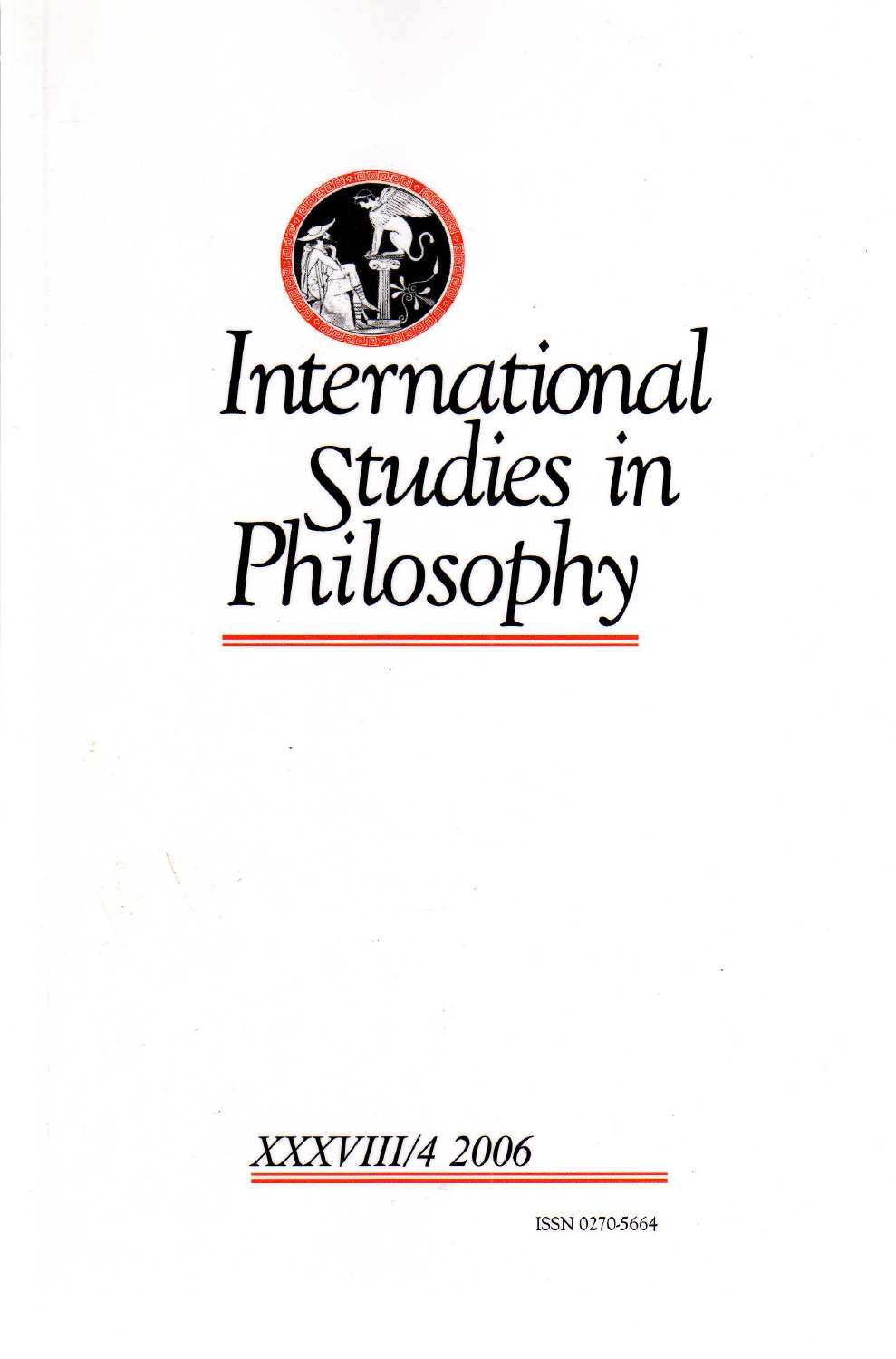

2006

Stephen David Ross Editor

ISSN 0270-5664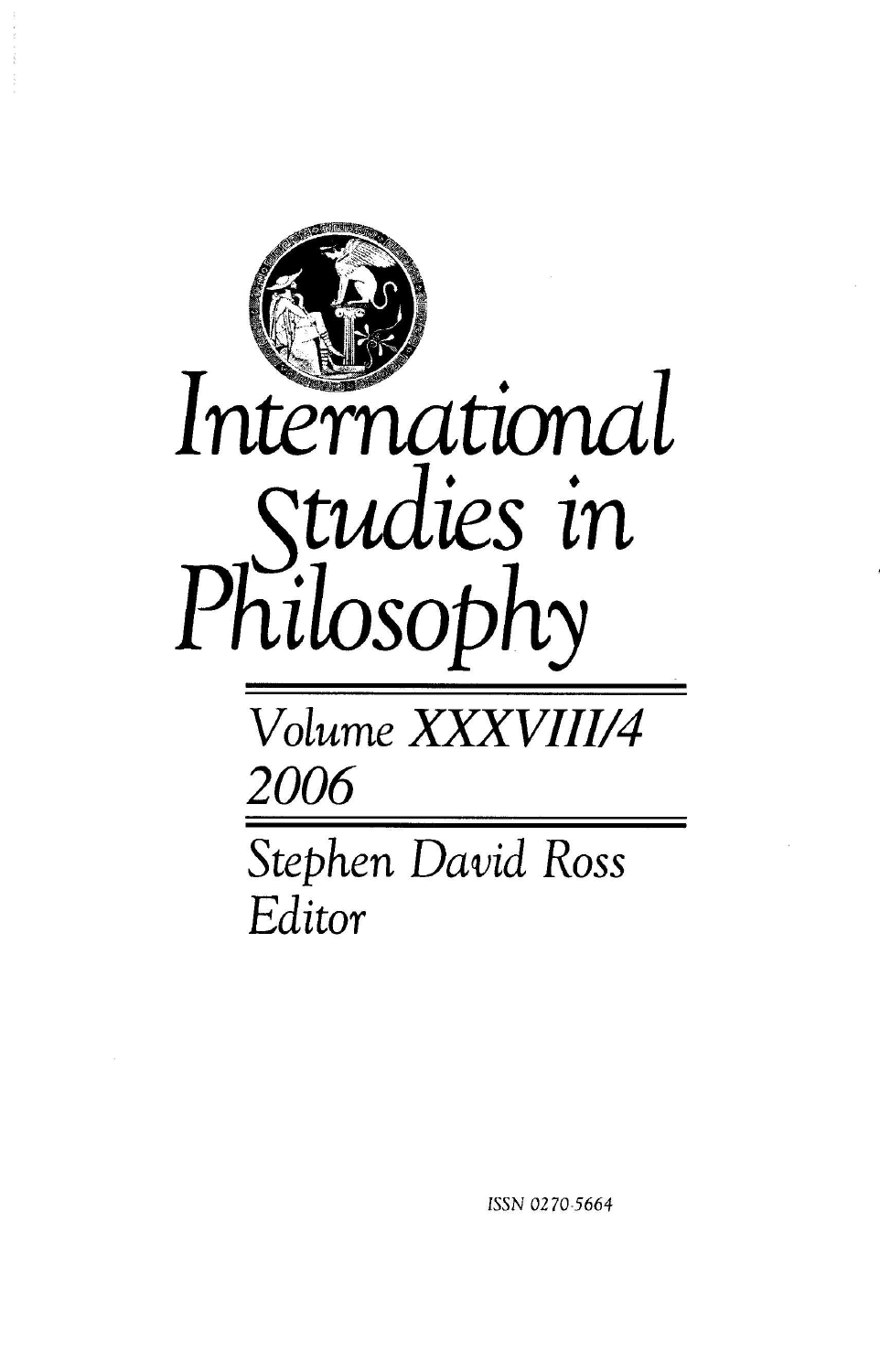## **HEGEL, SCHELLING AND SURPLUS VALUE**

Prof. Enrique D. Dussel A., PhD Phil. Dept. UAM-I, Mexico City

This is a short speech to propose two thesis handled from an uncommon point of view. § 1) Criticism of political economy in Marx's Capital was built taking into consideration, in a very precise form (and to a greater extent than that commonly accepted), Hegel's framework, specially of his Logic. § 2). However, he produced a total reconstruction of Hegel's categorical system, introducing a new category, starting from Schelling (whether directly or indirectly influenced is not the point), in the absolutely essential subject of "surplus value" (November 1857). The constant irruption of surplus value *ex nihilo* (*aus Nichts*: from the nothingness of capital) gives the reproduction of capital a very special qualitative physiognomy.

§ 1. THE CATEGORIAL ORDER IN HEGEL'S "LOGIC" A' AND MARX´S CAPITAL

The similitude of "order" of categories in Hegel's *Logic* and Marx's Capital is more surprising than what was normally considered. In Hegel's *Logic* and in Marx's Capital they arrange their categories in the following "arder":

a) Being and value. In the first place, "the doctrine of Being", because everything starts from the Being: "Pure *Being* makes the beginning".<sup>2</sup> The Being of capital is for Marx the "value" (*Weit*). Since the Grundrisse<sup>3</sup> one can see how Marx went from money as the "beginning" (*Anfang*) -against Proudhon o Marimon- to place value as the absolute "beginning" of the critical discourse. In *Capita*l we read: "The value-form [...] is absolutely without content and simple<sup>1[4](#page-2-3)</sup> as the Being. The Being is for Hegel "the Foundation" (*Grund*),<sup>[5](#page-2-4)</sup> and Marx frequently repeats that production, labour, value is what one returns to "as into its foundation" (*zurück als in ihren Grund*). <sup>6</sup> The Being is (for both Hegel and Marx) permanency and process: The Being is and

1

<span id="page-2-0"></span><sup>1</sup> *Enzykl*., § 84ff; Hegel, 1971, v. 8, pp. 181ff; Engl. ed. pp. 123ff. Reference is made to Hegel's *Encyclopaedia* to simplify references.<br><sup>2</sup> *Ibid.*, p. 182; p. 124.

<span id="page-2-1"></span>

<span id="page-2-2"></span><sup>&</sup>lt;sup>3</sup> See Dussel, 1985. There we read: "Capital is nothing more than simple valuel" Grundrisse Ir, Marx, 1974, p. 177; p. 265.

<span id="page-2-3"></span><sup>4</sup> *Capital* (1867) I, Preface, Marx, 1975, *MEGA* II, 5, p.12; p.19; in German: "Die Wertform [...] ist sehr *inhaltslos* und *einfach*". In the *Great Logic*. Hegel writes on the Being: "[...] ganz Form ohne allen *Inhalt*" Hegel, 1971, v. 5, p. 6. Hegel himself speaks equally of the simplicity of the Being: "das Unmittelbare [...] einfach", *Ibid*. , p.79. 5

<span id="page-2-4"></span>Hegel, *Enzykl*. § 121ff; Hegel, 1971, v. 7, pp. 247ff; pp.175ff. 6 *Grundrisse* II, p.166; p.255

<span id="page-2-5"></span>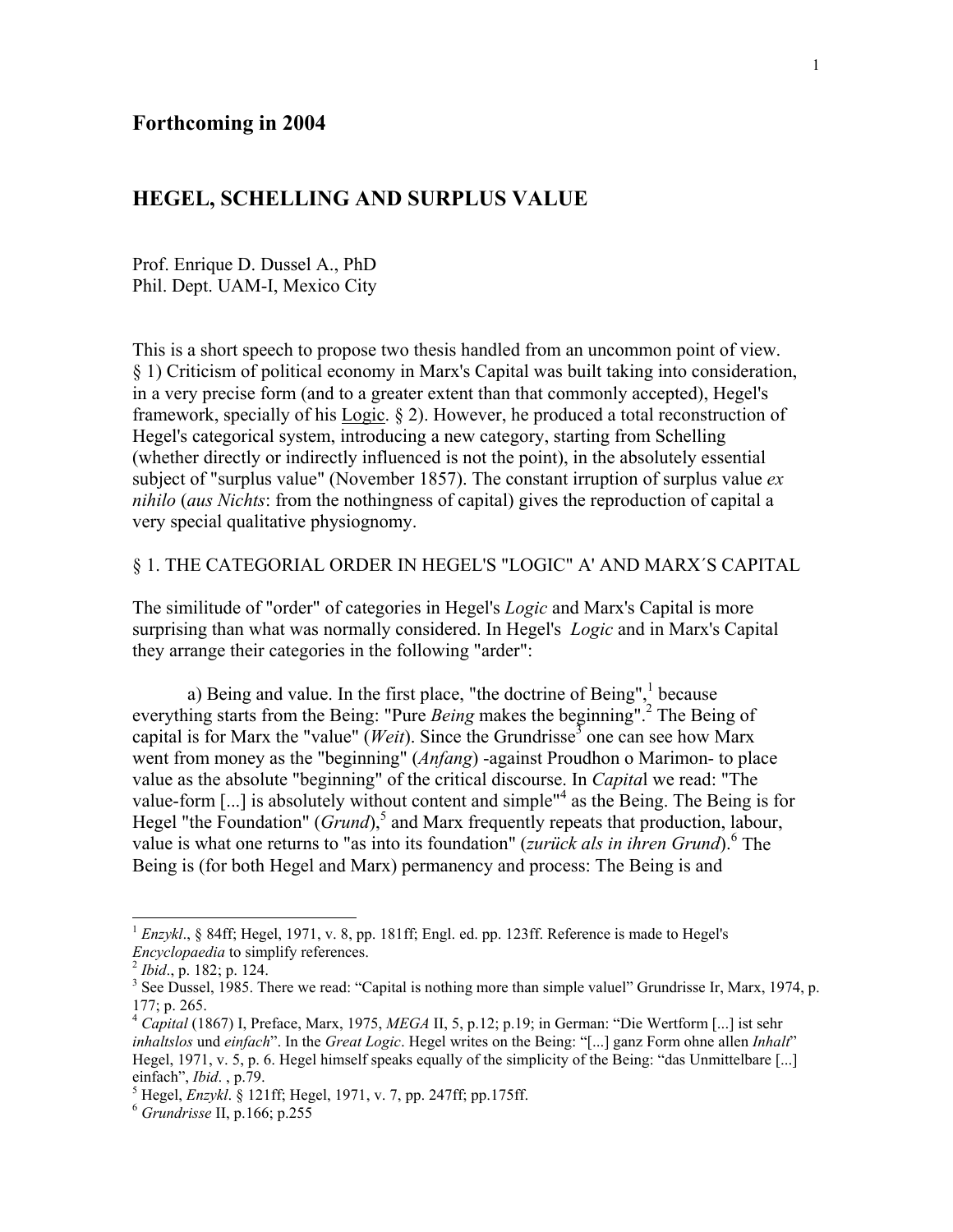becomes (value remains and develops as "valorization of value" (*Verwertung des Werts*).

b) *Being and "this-Being" (Dasein) ang value and commodity*. For Hegel the "Being" (*Sein*) becomes "this-Being" (*Dasein*).<sup>7</sup> The "determinate Being" is the "Beingthere" (*Da-sein*) as "something". For Marx the "Being-there" (*Dasein*) of the value is the commodity: "Our analysis has shown, that the form of value (*Wertform*) or expression of value (*Wertausdruck*) of commodity originates in the nature of value".<sup>[8](#page-3-1)</sup> The value (the Being and Foundation) shows in the commodity (the Being and appearance: *Dasein*)[.9](#page-3-2)

c) *Quality and use-value*. For Hegel, the first determination of Being is "Quality": "A Being (*Dasein*) is the Being (*Sein*) with a determination, that as unmediated and as determination is Quality".<sup>10</sup> Quality determines the Being as this-Being, something, with certain content. For Marx the first determination of the Being (value) is the use-value: "Every useful thing<sup>11</sup> [...] may be looked at [...] quality [...]. The utility of a thing makes it use-value [...]. The use-value is the material content (*stofflichen Inhalt*) of wealth".<sup>12</sup> The Hegelian "quality" is then the "value of use" in Marx's economic criticism.

d) *Quantity and exchange-value*. The second determination of Being, in Hegel, is "Quantity".<sup>13</sup> "Quantity" is a summary of the Being (with itself). Likewise, for Marx the "exchange-value" is the second determination of value: "Exchange-value [...] presents itself as a quantitative relation, as the proportion in which values in use of one sort are exchanged for those of another sort".<sup>14</sup> What is interesting is that exchange-value is not the value: only a "mode of expression" (*Ausdrucksweise*) or "form of manifestation" (*Erscheinungsform*) (a phenomenon, a Being: *Dasein*) of value (the Being: *Sein*)[.15](#page-3-8)

e) *Measure and Money*. The new moment in the development of Hegel's *Logic* is constituted by "the Measure" (*das Mass*):<sup>16</sup> "in Measure quality and quantity are [...] in immediate unity"[.17](#page-3-10) Likewise, for Marx, "Money as a measure of value (*Wertmass*) is the necessary apparition form (*Erscheinungsform*) of the immanent measure of value of

<span id="page-3-0"></span> $^7$  Enzykl., §§ 89ff; p. 193 ff; pp. 133ff.

<span id="page-3-1"></span><sup>&</sup>lt;sup>8</sup> *Capital* (1872) I, 1, 4; Marx, 1975, in *MEGA* II, 6 (1987), p. 92; p. 66.

<span id="page-3-2"></span><sup>&</sup>lt;sup>9</sup> See Dussel, 1988, Chap. 1, pp. 27ff. Marx writes that commodity has "*its character (Charakter)* as Being (*Dasein*) of the exchange value"; *Manusc.* 61-63, 1; Marx, 1975, MEGA II, 3,1, p. 15.

<span id="page-3-4"></span>

<span id="page-3-3"></span><sup>&</sup>lt;sup>10</sup> *Enzykl.*, § 90; p. 195; p. 134 (I translated the text to English)<br><sup>11</sup> Here "thing" (*Ding*) is no longer simply the "Being" (*Dasein*), but developed: *Dasein* -> *Existenz* -> *Ding*,<br>time on the third part of the

<span id="page-3-6"></span>

<span id="page-3-7"></span>

<span id="page-3-9"></span><span id="page-3-8"></span>

<span id="page-3-5"></span><sup>&</sup>lt;sup>12</sup> Capital I, 1, Marx, 1975, *MEGA* II, 6, p. 7; p. 44 (I translated the text to English).<br><sup>13</sup> *Enzykl.*, § 99ff.<br><sup>14</sup> Capital I, 1, p. 70; 44.<br><sup>15</sup> *Ibid.*, p. 72; P. 46 (I translated the text to English).<br><sup>15</sup> *Ibid* See Hegel, 1971, v. 5, pp. 387ff, the text Marx studied with greatest care.

<span id="page-3-10"></span><sup>17</sup> *Enzykl*., § 108; pp. 22-226; p. 158.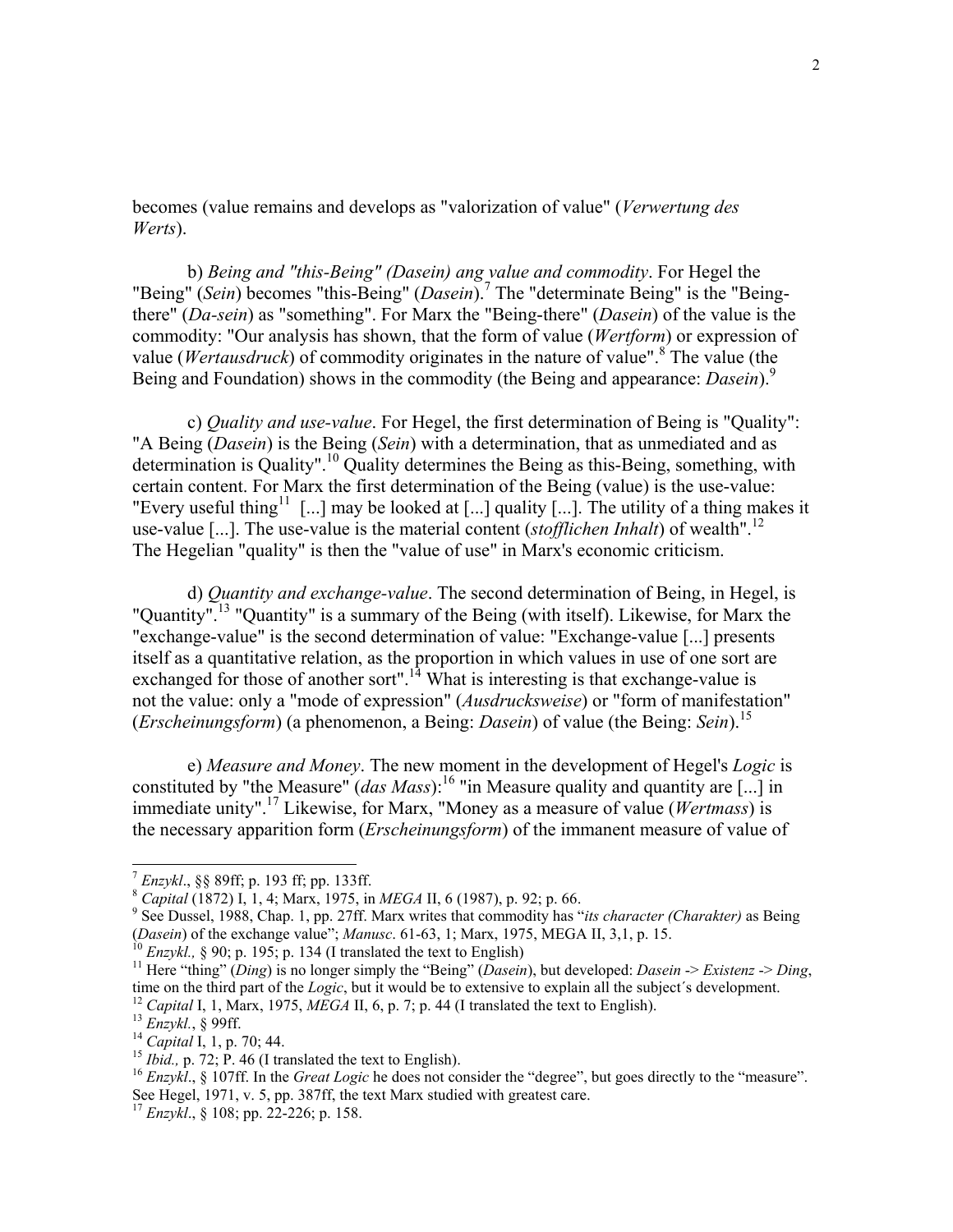commodities, which is the labour-time".<sup>18</sup> Money is the measure of the use-value of a commodity for the exchange-value of the other: it is a quantitative-qualitative relationship.

f) *Passing over (Uebergehen[\)19](#page-4-1) from Being to Essence; transformation from Money to Capital*. Hegel must "pass" from Being to Essence. Essence is the reflection unto itself of the Being: it is the Being of Foundation (*Grund*), World of Appearances (*Welt*) and Reality (*Wirklichkeit*). For the time being, we are interested in the "pass over" from Being to Essence. For Hegel it is a "pass over" without difficulty: one "passes" from the Same (Being) to the Same (Essence). For Marx, the transformation (*Verwandlung*) (the "pass over": *Uebergeben*) from Money to Capital is a jump to infinity: it is an absolute change of nature.<sup>20</sup> In § 2 we will return to this fundamental question. For the time being let us observe that Marx, following Hegel, "passes" from value (Being) to capital (Essence).

g) Essence and Capital. "Essence" for Hegel is permanence and process; it is a totality with many determinations, with different depth levels (such as: Identity and Difference, Foundation and Existence- Thing (*Ding*) or World of Appearances, Reality and Substance,  $^{21}$  etc.). The "structure" of Hegel's Essence is the paradigm from which Marx developed the "structure" of the Concept (*Begriff*) of capital. The determination of the Essence of Capital is Money, Commodity, Labour, Means of Production, Product, etc. They move as a permanent process (production, accumulation, circulation, rotation, reproduction, etc.). A circle, a circle of circles, a growing spiral, the valorization of value (*Verwertung des Wertes*): a hurricane being globalized:

"Value is here the subject (Subjekt) of a process, in which, while constantly assuming the form in turn of money and commodities, it at the same time changes in magnitude [...] The original value, in other words, it valorizes itself (*selbst verwertet*)."[22](#page-4-4)

However, the difference lies in that for Hegel Essence is "identical with itself"<sup>23</sup> Essence is the original Identity. On the other hand, for Marx capital is not identical with itself. At the time of the accumulation (B) there is more value (surplus value) than in the original (A) production process. Capital-A is not identical to Capital-B. As we shall see, this non-identity is the basis of the distance between Hegel and Schelling.

<span id="page-4-0"></span> $18$  Capital I, 3 (1872), p. 121; p. 97 (I translated the text to English).

<span id="page-4-1"></span><sup>&</sup>lt;sup>19</sup> *Enzykl.*, § 84: "their further determination (the dialectical from [*die Form des Dialektischen*]) is a *passing over (Uebergehen*) into another", p. 181; p. 124.

<span id="page-4-2"></span><sup>&</sup>lt;sup>20</sup> We have analyzed this "transformation" in all my works (Dussel, 1985, pp. 137ff; 1988, pp. 57ff; 1990, pp. 138ff.

<span id="page-4-3"></span><sup>&</sup>lt;sup>21</sup> In this sense "labour is the substance of value", because: 'The substance is cause" (*Enzyk*l.,  $\S$  153). It is the causality, the Thing (*Sache*) that causes an effect (the value). 22 *Capital* I, 4, 1 (4); p. 172; p. 152. 23 *Enzykl*., § 115; p. 236; pp. 166

<span id="page-4-4"></span>

<span id="page-4-5"></span>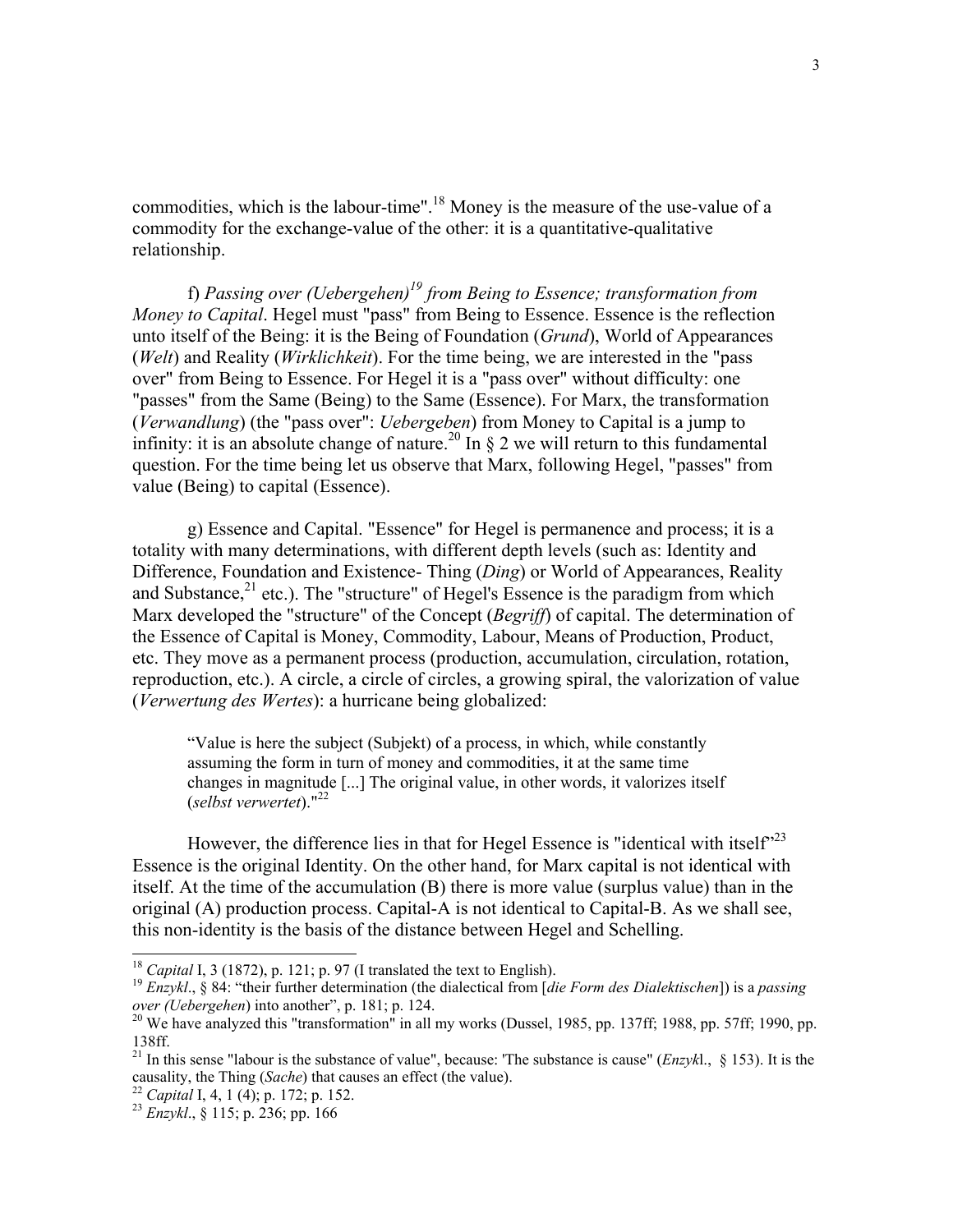h) Foundation and production. For Hegel the Essence is the Foundation (*Grund*).<sup>24</sup> For Marx the "fundamental" moment of capital is the process of production[.25](#page-5-1) Production is the Foundation of exchange-value, of circulation, of market, of price, etc. Marx takes from Hegel the Foundation concept and applies it to production:

"We therefore take leave for a time of this noisy sphere, where everything takes place on the. surface (*Oberflaeche*) [26](#page-5-2) and in view of all men, and follow them both into the hidden (*verborgne*)<sup>27</sup> abode of production".<sup>28</sup>

The sphere of production is the foundational level of capital.

i) *World of~ppearances and Circulation (Market).* For Hegel totality is the World of Appearances[.29](#page-5-5) Likewise, what is "founded" in the Foundation is what "appears", the "appearance": (the phenomenon of Kant and Hegel: die *Erscheinung*). Circulation or the Market is the "World of Appearances" or of commodities. In what is occult, invisible, out of view is the Foundation: the sphere of Production (the factory). Once again it is a direct application to the economic criticism of the Hegelian difference between Essence-Appearance, Foundation-Phenomena, Production-Circulation, what appears is circulation: "the commodity-world (*Warenwelt*), the circulation of commodities".[30](#page-5-6)

j) *Unity of Essence-Existence (Reality:[\)31](#page-5-7) and realization of capital*. For Hegel "Reality is the unity [...] of Essence with Existence".<sup>32</sup> For Marx "realization" (*Verwirklichung*) of value (of the Being) is the unity process between Production and Circulation: the value (surplus value) appears as price (profit): "The capitalist process of production taken as a whole represents the unity (*Einheit*) of the processes of production and circulation".<sup>[33](#page-5-9)</sup>

With what has been said, I believe we have enough to prove the massive presence of the Hegelian framework in the Capital. Let us now move to a newer subject.

## SAME CATEGORIES USED BY MARX

<span id="page-5-0"></span><sup>&</sup>lt;sup>24</sup> Enzykl, 'The Essence as Ground of Existence (das Wesen als Grund der Existenz):  $88$  115ff.

<span id="page-5-1"></span>

<span id="page-5-2"></span>

<span id="page-5-3"></span>

<span id="page-5-4"></span>

<span id="page-5-5"></span>

<span id="page-5-7"></span><span id="page-5-6"></span>

<sup>&</sup>lt;sup>25</sup> Capital I, Sect. 3-5, Chap. 5-16 (7-18); pp. 163ff; pp. 173ff.<br><sup>26</sup> The "surface" is the market, the World of Appearances, the phenomena, the Difference.<br><sup>27</sup> The "hidden" is the Ground, invisible, the Essence, the I (*Verwirklichungsprozess*) is at the same time the de-realization process (*Entwirklichungsprozess*) of labour"

<span id="page-5-8"></span><sup>(</sup>*Grundrisse* IV; p. 358; p. 454). 32 Enzykli., § 142; p. 279; p. 200

<span id="page-5-9"></span><sup>33</sup> *Capital* III, Chap.1; Marx, 1956, *MEW* 25, p. 33; p. 19.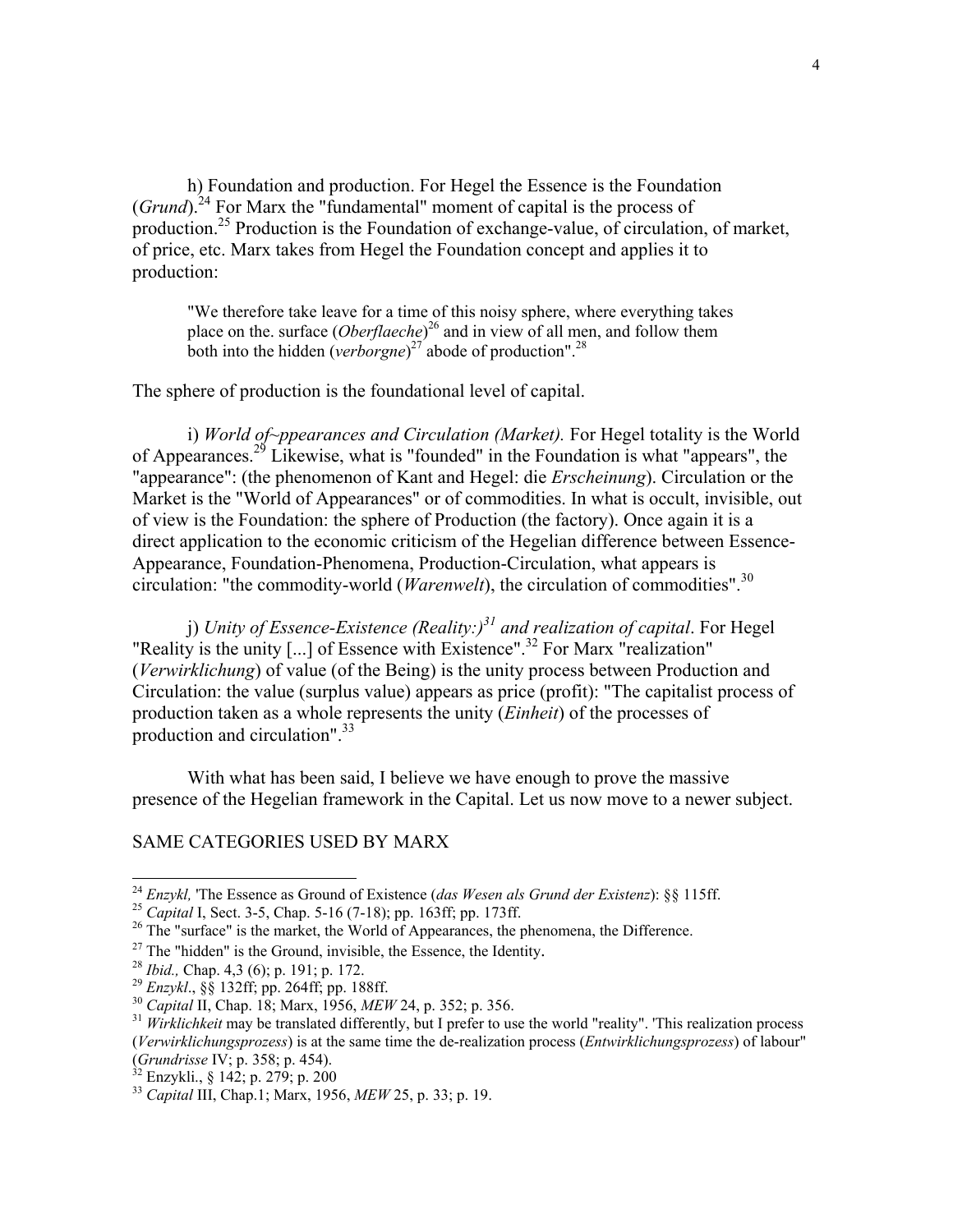

## § 2. THE "CREATIVE SOURCE" IN SCHELLING AND MARX: SURPLUS VALUE<sup>[34](#page-6-0)</sup>

It is known that Marx wrote, "I have taken the liberty of adopting towards my master [Hegel] a critical attitude, of unburdening his dialectic from its mysticism and to let it experience a profound change".<sup>35</sup> Let us see now, what is Marx's rupture with Hegel. It is the global transformation of the logic, of Hegel's *Logic*. This transformation is produced in the already mentioned "pass over" (*Uebergehen*) from Money to Capital. Let us go into this subject in detail.

a) *From Being as Foundation to creative Source of Being*. In 1841 Schelling gave in the University of Berlin certain famous lectures on *Philosophy of Revelation*. There were more than five hundred students (among them Feuerbach, Kierkegaard, Bakunin, Savigny, J. Burckhardt, A. van Humboldt, Engels and many others). It was a generational rupture with Hegel. This is the point of departure of Kierkegaard and Feuerbach's critical works and, from the latter, to Marx. The subject discussed by Schelling, was considered by Engels as extremely reactionary -and Lukacs himself thinks that it is the origin of the 19th century irrationalism. However, Schelling said something very simple against Hegel, something which made history:<sup>36</sup> "What is the beginning of (*Anfang*) all Thought, is not yet the Thought".<sup>37</sup> And continued: "The beginning of *positive* philosophy is that all Thought presupposes the Being".<sup>38</sup> But, to end, Schelling wanted to prove that even *before the Being*, there is *Reality*, as a *prius* of Thought and of Being, when he asserts, from a creationist doctrine: "The Absolute consists in being the Lord of Being (*Herrsein über das Sein*), and it is the greatest function of philosophy to pass over from pure Being (*tò ón*) to the Lord of Being (Herrn des Seins)."[39](#page-6-5)

-

<span id="page-6-1"></span><span id="page-6-0"></span>

<sup>&</sup>lt;sup>34</sup> *See Dussel, 1991, § 3.*<br><sup>35</sup> *Manuscript IV,* A 65, 1867; see Dussel, 1990, p. 200-201, on the second volume of Capital, Rubel, Sganish translation, Appendix I, *Capital*, Siglo XXI, México, 1987, v. II/5, p. 658, No

<span id="page-6-2"></span><sup>&</sup>lt;sup>36</sup> See the subject in "From the definitive Hegel to the old Schelling", in Dussel, 1974, pp. 116ff.<br><sup>37</sup> Lesson 1 {November 15, 1841), XII, Schelling, 1977, p.161.<br><sup>38</sup> *Ibid.*, IX, p. 156.<br><sup>39</sup> *Ibid.*, XII, p. 172.

<span id="page-6-3"></span>

<span id="page-6-4"></span>

<span id="page-6-5"></span>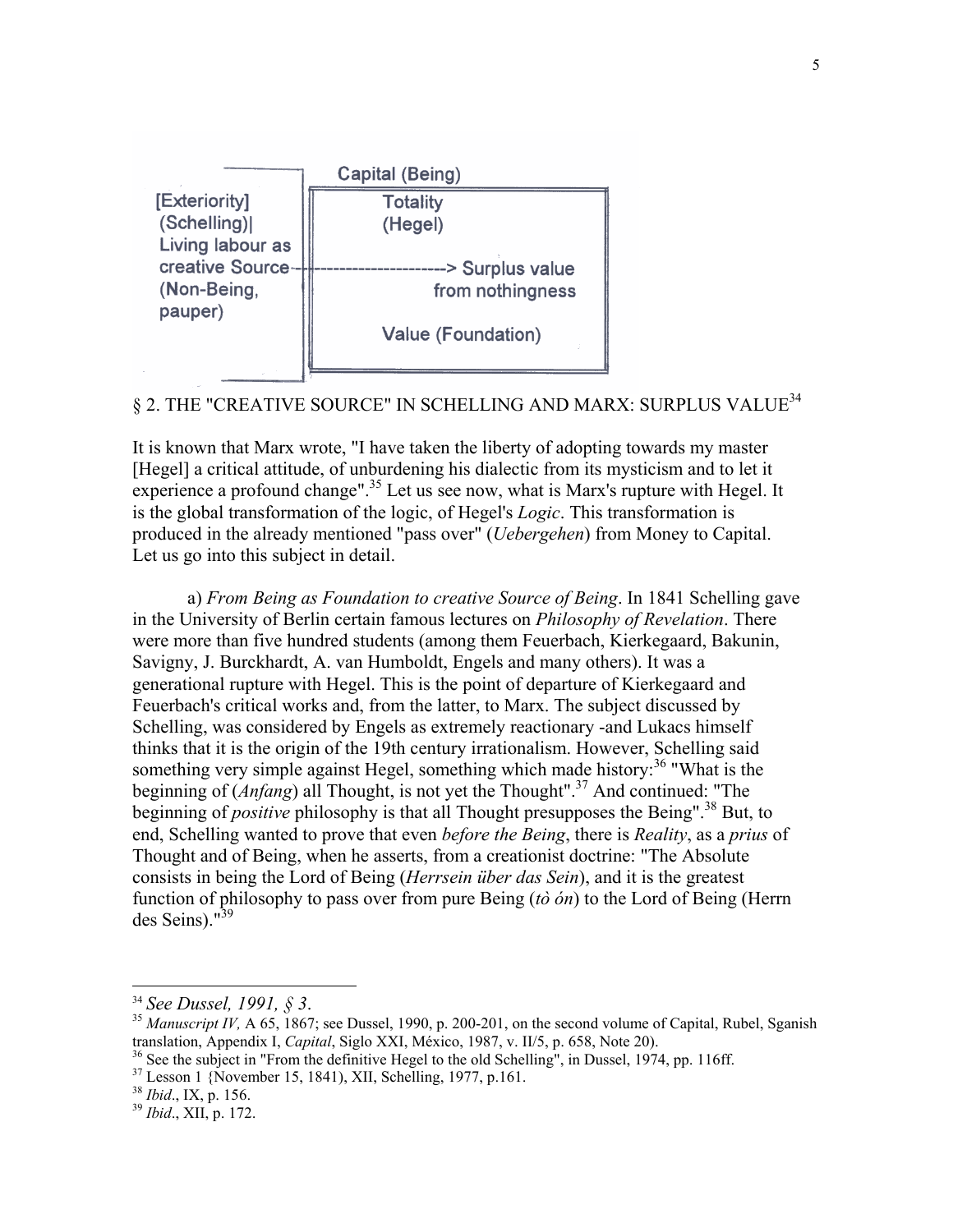For Schelling, thus, there is a "creative source of Being from nothingness", <sup>[40](#page-7-0)</sup> which through "positive revelation" manifests itself in history as a "source of knowledge" (*Erkenntnissquelle*)[,41"](#page-7-1)which must not be represented as unfounded knowledge, but of which one should more correctly say that it is the best founded of all".<sup>42</sup> Thus, following an old tradition, we are handling the beginning of all philosophical discourse from the Absolute itself.<sup>43</sup> Starting from the neoplatonics, it makes reference to Nicolas de Cusa's doctrine on the *contractio Dei*. Schelling does not assert absolute Identity; he shall defend the non-identity of Being and Reality. The Absolute operates as the creative Source from nothingness. Being is the Foundation, but beyond Being is the creative Source (*Quelle*) of Being. Being is an effect of the creative Source. Marx uses those types of categories in his critique of Political Economy.

b) *Production and Creation of Value*. Value is the Foundation (Being) of capital. This Foundation is in process: it is the valorization of value. Labour is the substance (in Hegelian sense) of all value. When a worker works, he "reproduces" the value of salary in the necessary time. The reproduction of the value of salary is production from the Foundation of capital (the value of salary is from capital). But in the surplus-time of the surplus-labour the worker *creates* from nothingness capital, because he has no valuecapital Foundation (works without a salary). This kind of "making" a product (commodity) without being founded in capital is what Marx technically calls: "creation of value" (*Wertschoepfung*). Marx systematically begins his discourse, in Chapter 1 on the "Transformation of money into Capital", of *Manuscripts 61-63* and also in *Manuscripts 63-65*, which shall become Chapter 2 in 1866 and in Section 2, Chapter 4, in 1872:

"Our friend, Moneybags, must be so lucky to find [...] a commodity whose usevalue possesses the peculiar property of being a *Source (Quelle) of value*, whose actual consumption, therefore, is itself [...] *a creation of value (Wertschoepfung).["44](#page-7-4)*

The "living labour" is this "Source" (*Quelle*) from which the "creation" (*Schoepfung*) of value derives. It is the Schellingian subject to which we have made reference. It is the creationist theory turned into critical economy. Marx writes that "the *creation* (*Schoepfung*) of this value, which he appropriates above and beyond the reproduced capital, is not presented as the *Source (Quelle*) of the surplus value".[45](#page-7-5) Or: "The worker [...] has the possibility of beginning it again from the beginning, because his life (*Lebendigkeit*) is the Source (*Quelle*) in which his own use value constantly confronts

1

<span id="page-7-0"></span><sup>&</sup>lt;sup>40</sup> See this subject in my already mentioned work, Dussel, 1974, pp. 116-128. In this sense also. "God (the real and creator) is *beyond the absolute idea*", Schelling, 1927, vol. 5, p. 744.<br><sup>41</sup> Schelling, 1927, v. 6, p. 398.

<span id="page-7-1"></span>

<span id="page-7-2"></span><sup>&</sup>lt;sup>42</sup> *Ibid.*, p. 407. Schelling writes that "the negative philosophy tells us *of what* beatitude certainly consists, but it does not help us to achieve it." *Einleitung in die Philosophie der Mythologie*, II, lec. 24; *Ibid*., v. 5, p. 749, note 4. Are we not remined of Marx's *Thesis 11*, the *Thesis on Feuerbach*?

<span id="page-7-3"></span><sup>44</sup> *Capital* I, 4 (6); (1872) p. 183; p. 164 45 *Grundrisse* II; Marx, 1974, p. 451; p. 553.

<span id="page-7-4"></span>

<span id="page-7-5"></span>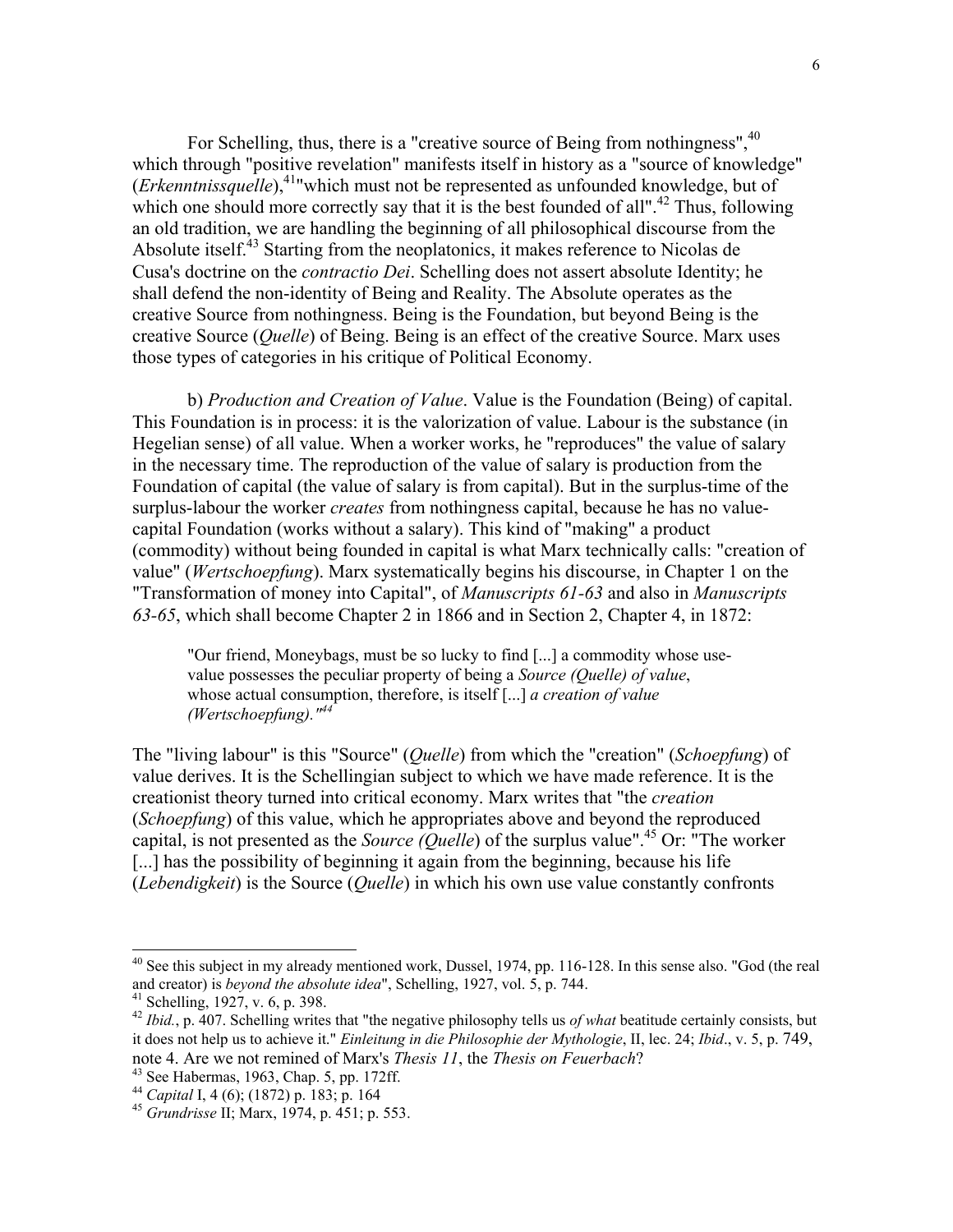capital again in order to begin the same exchange anew".<sup>46</sup> So, surplus value is creation "from nothingness" (ex nihilo, aus Nichts)<sup>47</sup> of capital. Or, and this is m~ theses:

"What it produces in addition is not reproduction (*Reproduktion*), but rather a new creation (*neue Schoepfung*) and, more specifically, the creation of new value (neue Wertscbgepfung), because it is the objectification of new labour time in a use value." $48$ 

c) *Negativity of poverty.* Only from the positivity of living labour (which in addition includes the dignity of "corporeality" [*Leiblichkeit*], "personality lives" [*lebendige* Persoenlichkeit]), $4^9$  can one understand the sense of the first "negation", as a condition of the possibility of capital:

"Labour posited as not-capital (Nicht-Kapital) as such is: [...] Not objectified labour, conceived *negatively* [...] not-raw-material, not-instrument of labour, notraw-product [...] This *living labour (lebendige Arbeit)* [...] This complete denudation, purely subjective existence of labour. Labour as *absolute poverty*  (*absolute: Armut*): poverty not as shortage, but as *total exclusion* (*voelliges Ausschliessen*) of objective wealth.["50](#page-8-4)

Categorially, before the capital, the "system" or totality (of the "Being" or the "Foundation"), in its Exteriority by anteriority, we already find the pauper ante festum.<sup>51</sup> in its absolute negativity: it has nothing outside its own living personal corporeality, its empirical materiality (starting and arriving point of Marx's "ethic materialism"). Criticism, thus, starts from the first negativity 'of the victim: the future creator of wealth hM nothing; or only has "an objectivity which [not] falls outside the immediate existence (Dasein) of the individual himself:<sup>52</sup> it is a naked poor;<sup>53</sup> it is IInothingness<sup>"54</sup> or

-

<span id="page-8-0"></span>

<span id="page-8-1"></span>

<span id="page-8-2"></span>

<span id="page-8-3"></span>

<span id="page-8-5"></span><span id="page-8-4"></span>

<sup>&</sup>lt;sup>46</sup> *Ibid.*, p. 194; p. 283.<br>
<sup>47</sup> See Capital III, Chap. 1; *MEW* 25, p. 48: "...Schoepfung aus Nichts...".<br>
<sup>48</sup> *Ibid.*, p. 264; p. 359.<br>
<sup>49</sup> *Capital*, pag. Cit.<br>
<sup>50</sup> *Grundrisse* II, Marx, 1974, p. 203; p. 295-296

<span id="page-8-6"></span><sup>&</sup>lt;sup>52</sup> *Grundrisse* II, p. 203; p. 296. It seems as though we were reading Kierkegaard: "of the individual himself (des Individuums selbst)".

<span id="page-8-7"></span><sup>&</sup>lt;sup>53</sup> Metaphore used by Marx, in the *Book of the Death* of Egypt or, afterwards, by Emmanuel Levinas. The immediately naked corporality of the skin: "The one with an air of importance, smirking, intent on business; the Other, timid and holding back, like one who is bringing his *own hide* to market and has nothing to expect but -a hiding." Capital, I, Chap. 4 (1972); Marx, 1975, *MEGA* II, t. 6, pp. 191-192; p. 172).

<span id="page-8-8"></span><sup>&</sup>lt;sup>54</sup> "The abstract existence of man as mere workman who may therefore daily fall from his filled nothingness (*Nichts*) into the absolute nothingness (*absolute Nichts*)." *Manusc. 44*,11; Marx, 1956, 1 EB, pp. 524-525; p. 122). The first "nothingness" (the filled) is the one of the worker in the Previous Exteriority, in poverty,

hunger, the danger of death, if not "bought" for some money. The second "nothingness" (the absolute) is the effect of the "subsuntion" within capital (active negation: proper1y said, alleniation).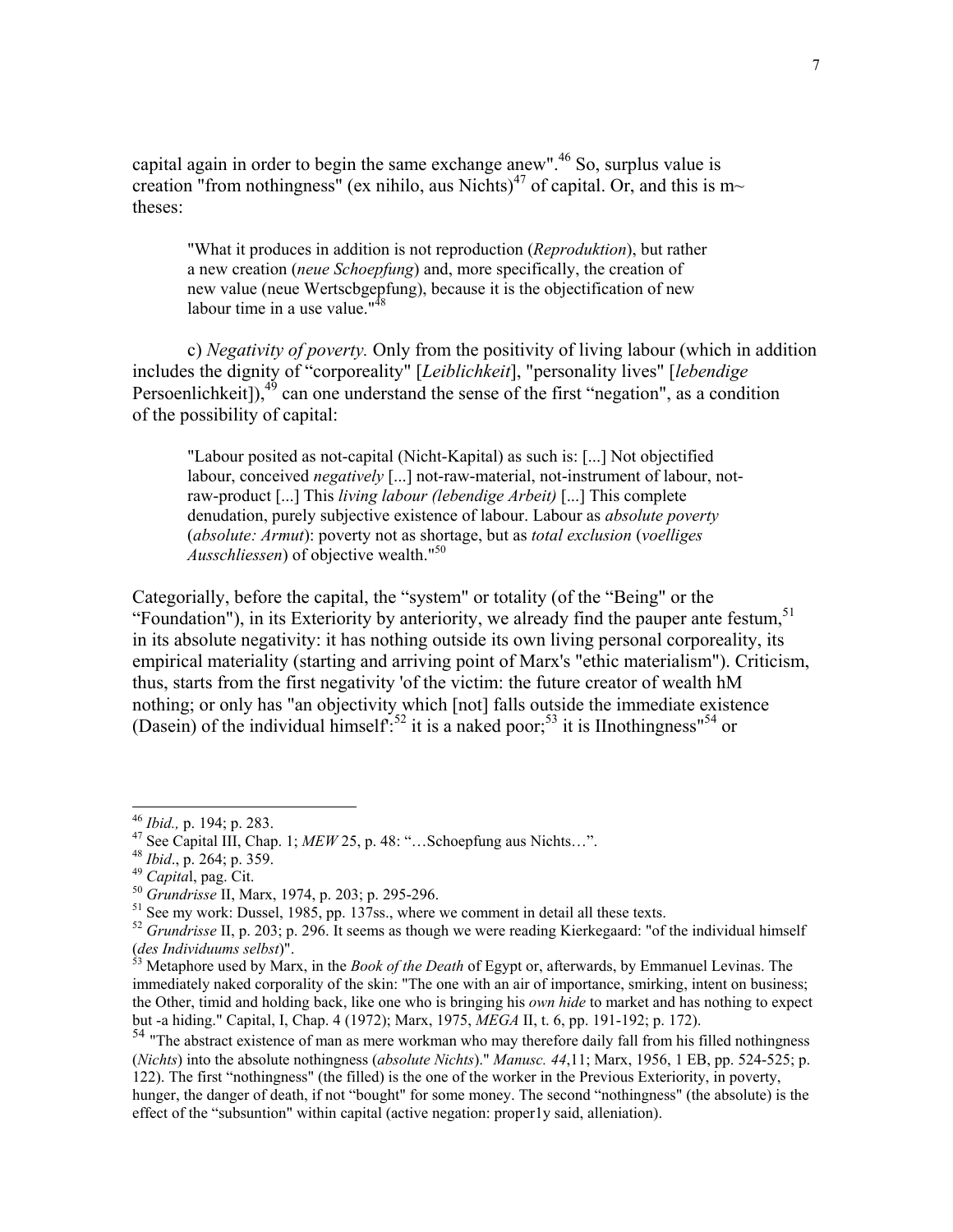anterior negativity, fruit of abandonment of the "rural community" and entrance to the strange urban "social" relationship.

d) The positive creative Source of surplus value. The living labour, being on the one hand the "absolute poverty", is, on the other, the "creative Source" of all surplus value:

"Not-objectified labour, not-value, conceived positively [...] is the subjective existence of labour itself. Labour [...] as activity; not itself  $\sim$ , but as the llilling Source of value (*lebendige Quelle des Werts*)".[55](#page-9-0)

Capital, in its totality, is value from which surplus value is "valorization of value". But this "valorization" is a creation from nothingness of capital, from the living Source of new value: from the living labour and not from capital.

The fetish claim of capital is to be the creative Source of surplus value (and profit):

"It [capital] relates as the foundation (Grund) to surplus value, as producer of value. It relates as the foundation to surplus value as that which is founded (Begruendetem) [...] Surplus value appears no longer to be posited by its simple, direct relation to living labour (*lebendige Arbeit*) [...] It [capital] relates to surplus value [...] as Source (*Quelle*) of production, to itself as product."[56](#page-9-1)

I believe I have sufficiently suggested the thesis that living labour is the *creative Source of surplus value,* essential subject in which Marx inspires himself in Schelling (directly or indirectly) and ontologically separates from Hegel for whom the Essence (the capital) is the same as the Being (value) in all its process.<sup>57</sup> For Marx the capital in the beginning of the production process is not the same than at the end. In the process of production capital subsumes a creative Source of surplus value, living labour that creates in capital something from the nothingness of capital. Beyond the Foundation of capital, living labour as originating Source creates surplus value. $58$ 

<span id="page-9-0"></span> $55$  Grundrisse II, p. 203; p. 296.

<span id="page-9-2"></span><span id="page-9-1"></span>

<sup>&</sup>lt;sup>56</sup> *Grundrisse* VII; pp. 631-632; pp. 745-746.<br><sup>57</sup> In politic economy it would be said thus: a) For the Hegelian ontology, capital has as Ground the value and profit is produced from this Ground. For Marx, in difference, capital has as Ground the value, but profit is not produced from this Ground; profit is the appearence of surplus value created by living labour, the creative Source of new surplus value, beyond the Ground of capital.

<span id="page-9-3"></span><sup>58</sup> The living labour (*lebendige Arbeit*) is not the labour force (*Arbeitsvermoegen or Arbeitskraft*). The "labour force" has *value* (it is founded in capital and it is reproduced by salary); but the "living labour" has *dignity*, no value; it is the substance of value (and because of that it can *have* no value) and the creative Source of surplus value: "Labour is the substance, and the immanent measure of value, *but has itself no value (keinen Wert*)." *Capital* I , Sect. VI, Chap.17; *MEGA* II, 6, p. 500; p. 503).